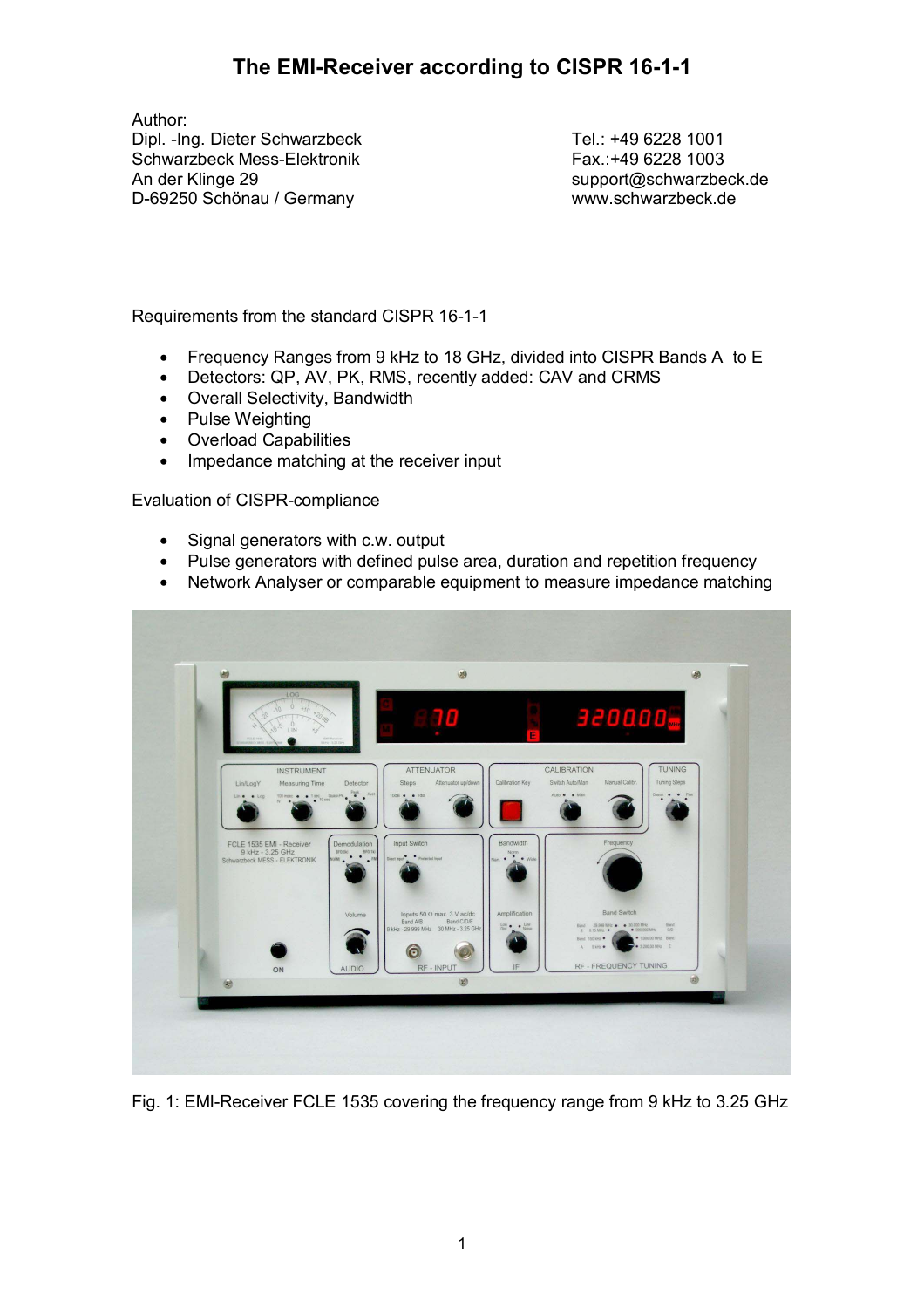#### **Requirements to an EMI Receiver in practical applications**

EMI-Receivers are used to measure unwanted emissions at high frequencies generated by an EuT (equipment under test). These emissions may be conducted (i.e. on the power cord) or radiated as an electromagnetic wave. Depending on the kind of emission there are different coupling devices available, which are responsible to pick up the emission and forward it to the receiver. Here is an overview about the most common coupling devices:

- LISN (Line Impedance Stabilisation Network) to measure conducted emissions, usually up to 30 MHz, sometimes up to 108 MHz. The most common LISN is a V-type, which provides the measurement of unsymmetrical disturbance voltage. The T-LISN or ISN measures the asymmetrical disturbance voltage in symmetrical data transmission systems. For rare applications there is a delta LISN which measures the differential voltage between two lines.
- Voltage Probes are used to measure the conducted unsymmetrical disturbance voltage for applications in which LISN can't be used, e.g. because of extremely high currents. The voltage probes have usually an impedance of 1.5 kΩ, a transducer of 30 dB and a maximum frequency of 30 MHz.
- Absorbing Clamps are used to measure the disturbance power on power cords from 30 MHz up to 1 GHz
- Current Clamps measure the disturbance current on single lines or line bundels. Most current clamps have a transducer of 34 dB, which corresponds to a transfer impedance of 1  $Ω$ .
- Capacitive Voltage Probes measure the conducted asymmetrical (common mode) voltage on line bundles, typically used for data transmission.
- Loop Antennas measure the magnetic fieldstrength, usually up to 30 MHz
- Electrical Antennas are used to measure the electrical fieldstrength above 30 MHz, the most common types are Biconical Antennas, LPDA (Logarithmic Periodic Dipole Array) and Horn Antennas. The monopole antenna is mostly used below 30 MHz.

The big variety of coupling devices lead to sometimes contradictory requirements. LISNs can produce very short peak voltages, which can reach the order of 100 V or more, whereas antennas, especially at high frequencies, provide voltages in the order of some µV only! Both situations, robustness against damage and high sensitivity to measure weak signals must be covered by a good EMI-receiver. A further difficulty arises from the nature of disturbance signals: all of them are unintentional signals. They may be stable or unstable, their spectral intensity may be very high and their frequency response is generally unknown. The majority of disturbance signals has pulse characteristics, which leads to a broadband spectrum. A very important matter in all EMC applications is the reproducability of test results among different laboratories in case of dispute. Experience from approx. 50 years of EMI-measurement have shown, that the frequency range of a receiver or spectrum analyser itself is by far not sufficient to obtain comparable measurement results.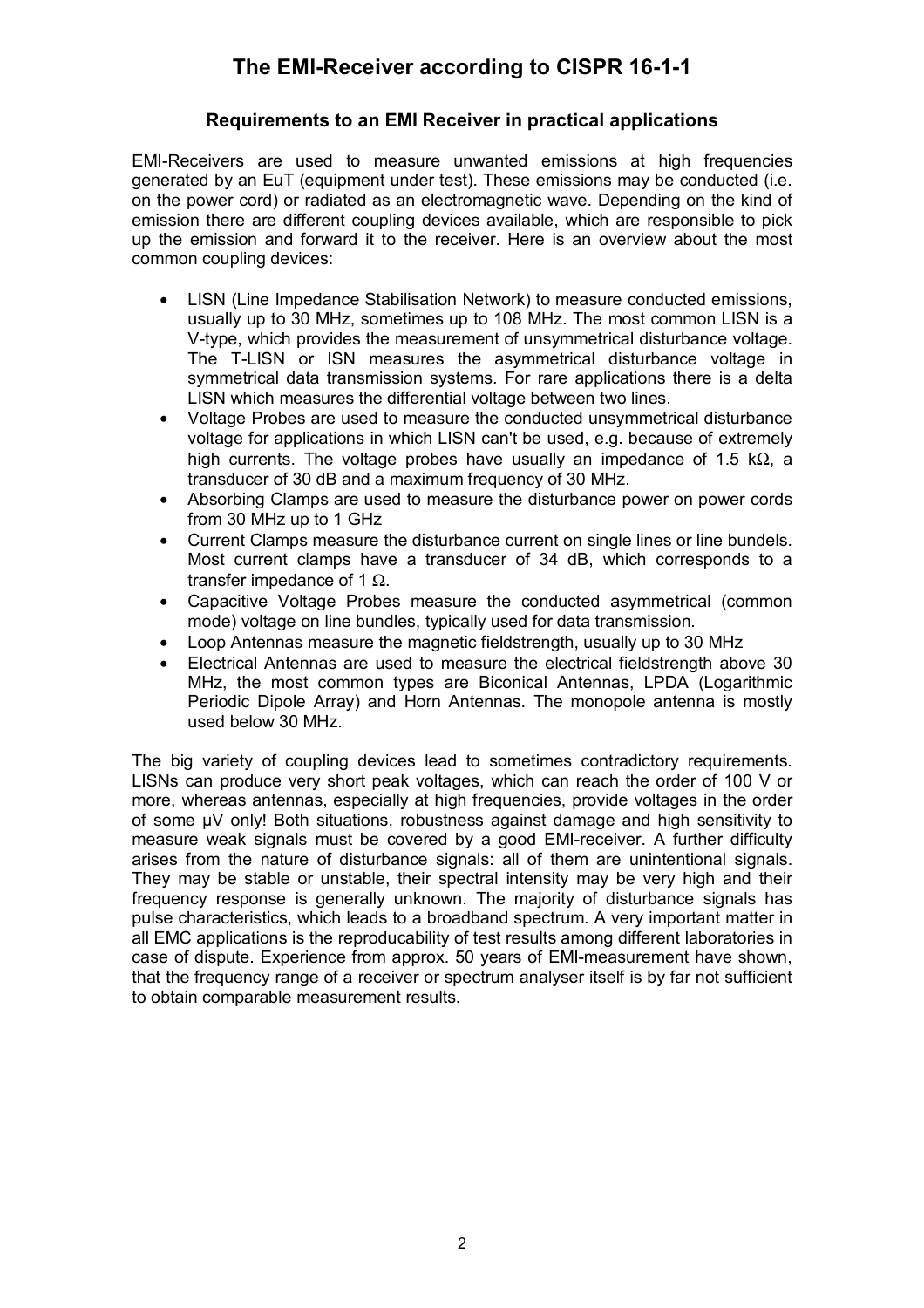#### ⊣D⊦  $\Pi$  $\overline{8}$  $\overline{4}$ 5  $\overline{1}$  $\overline{2}$ 9 6 ٩ 7  $\widetilde{\mathcal{X}}$  $\approx$  $\triangleright$  $\sim$  $11$  $12$  $13$  $10$  $\triangleright$ ♭  $14$ 15 U.  $\triangleright$

#### **Block Diagram of an EMI Receiver**

- Fig. 2: Block Diagram of an EMI-Receiver (simplified)
- 1: Input Step Attenuator
- 2: Preselector
- 3: 1st Mixer
- 4: 1st Local Oscillator
- 5: 1st IF-Filter
- 6: IF-Amplifier
- 7: 2nd Mixer
- 8: 2nd Local Oscillator
- 9: 2nd IF-Filter
- 10: IF-Amplifier
- 11: Demodulator / Detectors
- 12: Display Amplifier
- 13: Display
- 14: Audio-Amplifier
- 15: Loudspeaker / Headphone

The main difference to a spectrum analyser are the preselection filters. The selectivity of a spectrum analyser is completely provided by the frequency conversion, the first mixer must cope with the total spectral power caused by the EuT. Even if only a small frequency range is set, the mixer gets the total energy of the broadband spectrum. The EMI-receiver with its preselection is able to reject the majority of spectral energy, only a small amount passes through to the first mixer. This avoids overload of the first mixer, which is an essential criterion to provide reliable measurement results.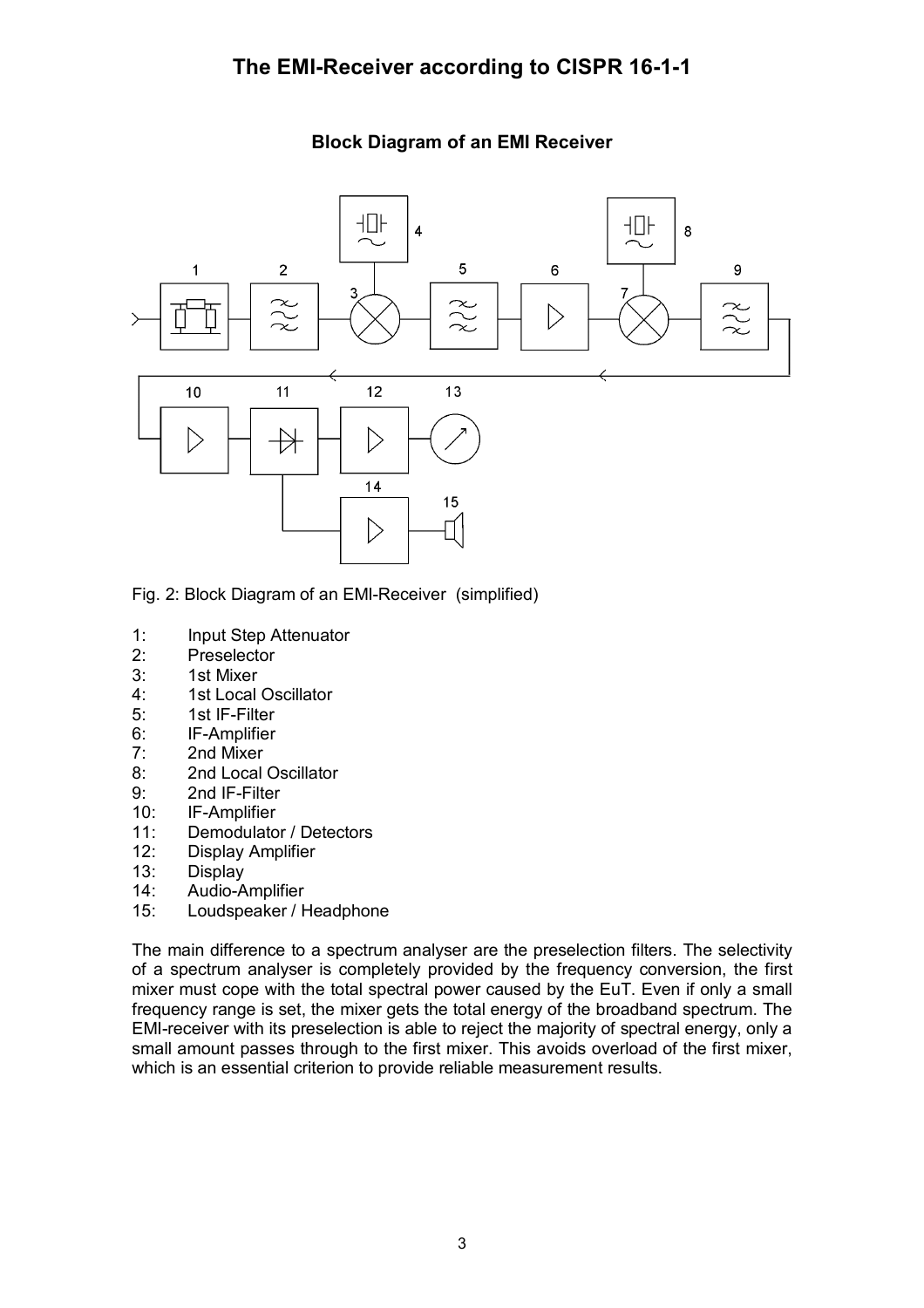### **Receiver Indication for Sine Wave Signals**

 $PK = QP = RMS = AV$  (valid for unmodulated c.w.)

Unmodulated c.w. (sine wave) voltages give equal readings for all detectors and for all bandwidths. This is usually not a critical requirement for EMI-receivers or Spectrum Analysers. If there are several sine wave signals in close vicinity, the overall selectivity and the shape factor becomes important. The CISPR 16-1-1 section 4.3. specifies an accuracy for sine wave signals of +/- 2 dB for the frequency range from 9 kHz to 1 GHz. Above 1 GHz the receiver reading may deviate up to  $+/- 2.5$  dB from the true value.

#### **Receiver Indication for Pulse Signals**

The measurement of pulses instead needs more detailed receiver specifications in order to provide good reproducability. There are several specifications, which are very important for a correct receiver reading with pulses:

- The overall selectivity (bandwidth) must be inside the specified window
- The overload factor must be sufficiently high, especially at low PRF
- The detector time constants for charging and discharging and the meter time constant must be specified

The following example will help to understand the difficulties to measure pulses in a correct way. We assume some repeated pulses in the time domain. These pulses have a duration TP. If we watch the spectrum of these pulses, we can see a large number of spectrum lines. The spacing of the spectrum lines is exactly the pulse repetition frequency PRF. The envelope of these spectrum lines has the first minimum frequency f at the inverse of the pulse duration TP. The shape of the spectrum envelope depends on the pulse shape in the time domain.



Fig. 3: Periodically repeated pulses and their spectrum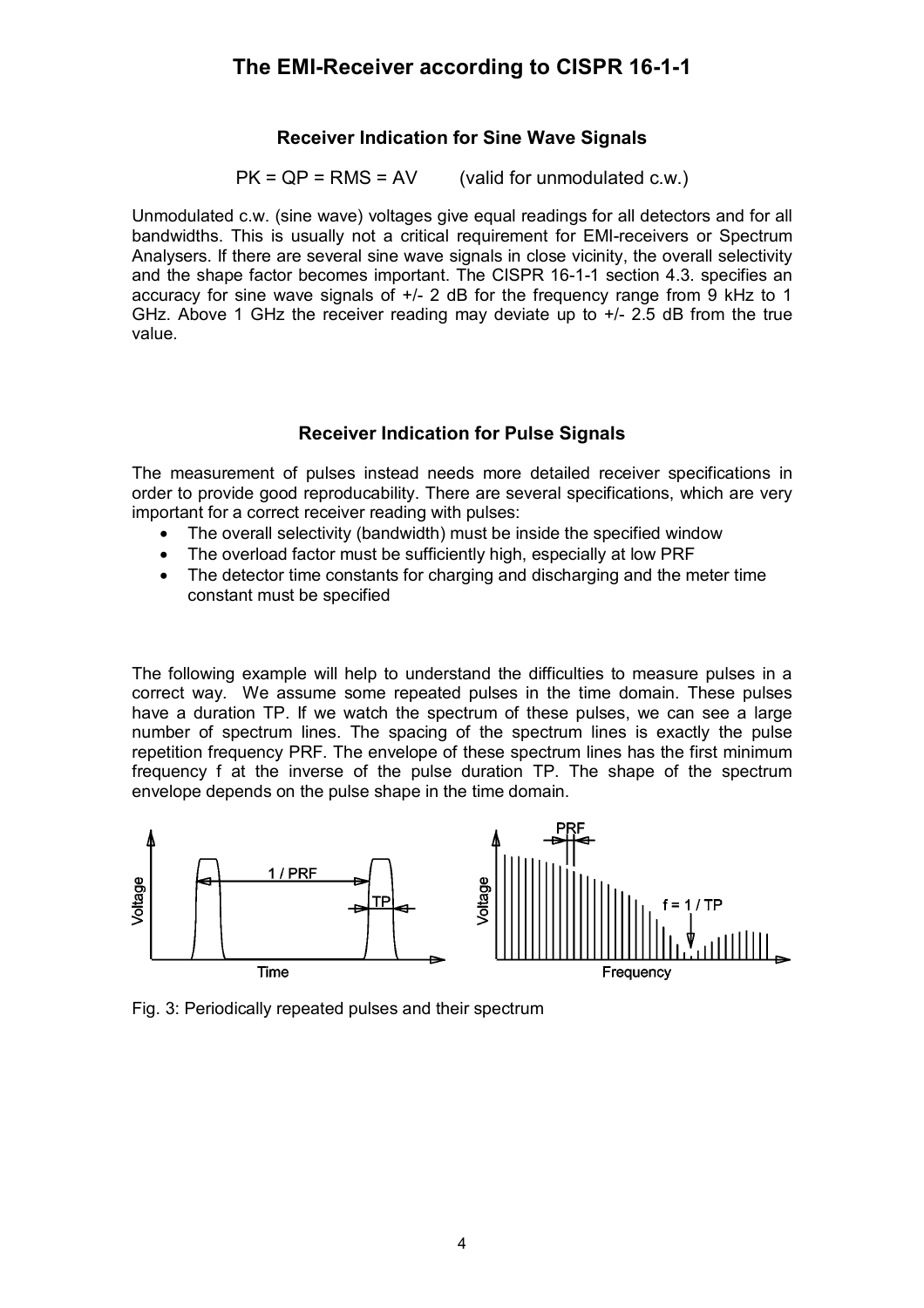The spectrum envelope of rectangular pulses have a decay of 20 dB/decade of freuency, triangular pulses have a decay of 40 dB/decade of frequency.



Fig. 4: Rectangular and Triangular pulse with equal area and equal duration (at 50% amplitude)



Fig. 5: Spectrum Envelope of Rectangular and Triangular pulse

The spectrum of both triangular and rectangular pulses with equal area is the same for low frequencies. In our example there is nearly no difference up to 10 MHz.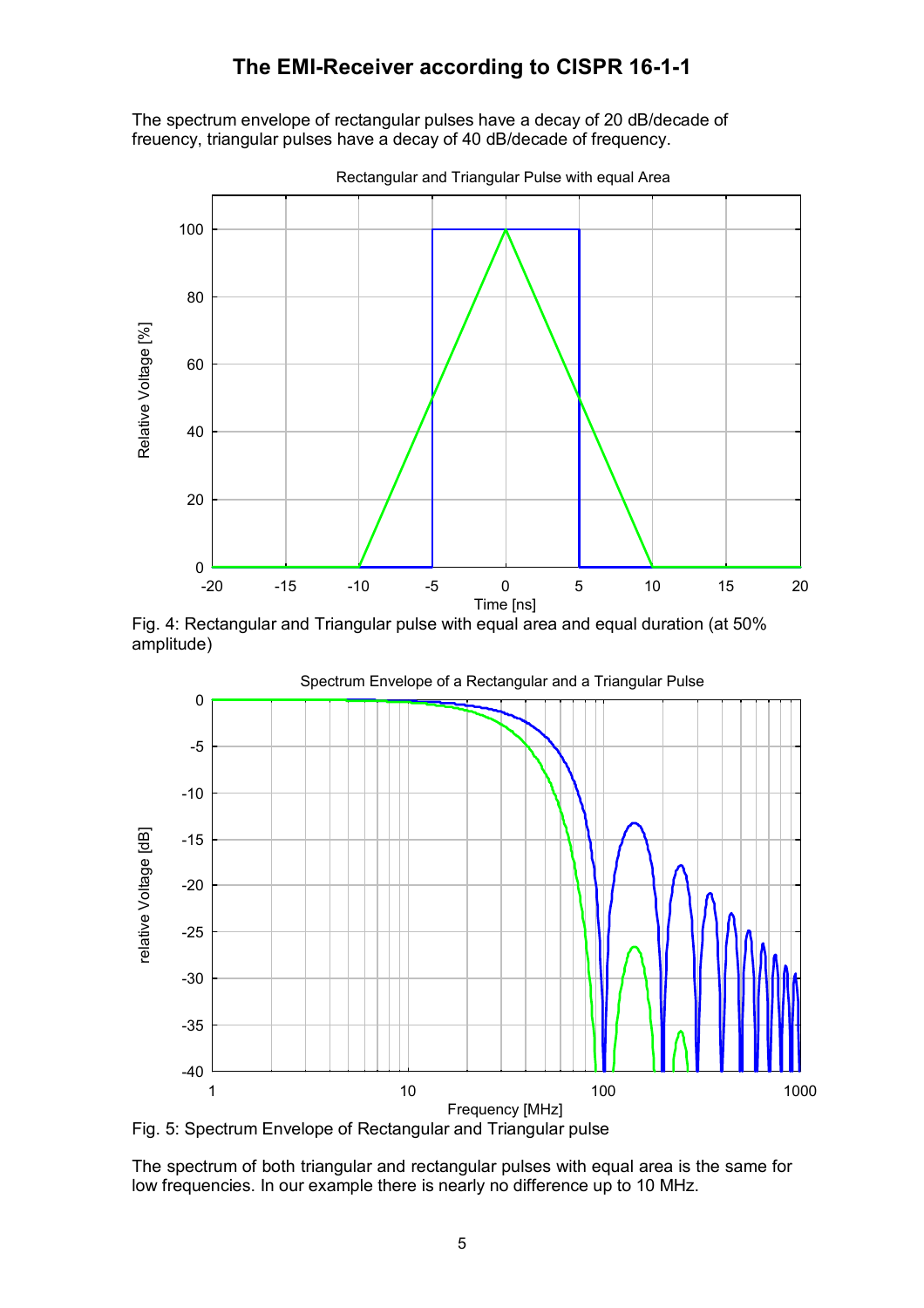It depends on the bandwidth of the receiver and the PRF of the pulses, what kind of spectrum will appear in a measurement. In the first case there are many spectrum lines within the receiver bandwidth. The receiver is not able to resolve single spectrum lines, therefore we obtain a continuos spectrum (also called the spectrum envelope).



Fig. 6: Continuous and Discrete Spectra

In the second case the receiver bandwidth is narrower than the spacing of the spectrum lines (PRF). Only one spectrum line falls within the receivers selection curve. The receiver is now able to resolve each spectrum line as a discrete frequency. The envelope of these spectrum lines is still the same as above, which depends only on the pulse shape in time domain.

The mathematical relationship between time domain and frequency domain is the Fourier transform.

The overall selectivity of an EMI receiver describes the bandwidth requirements more detailed. CISPR 16-1-1 section 4.5. defines tolerance windows for the selectivity. The following plots show measured selectivity curves and their tolerance margin. The overall selectivity of a practical receiver design is finally determined by the last IF-filter.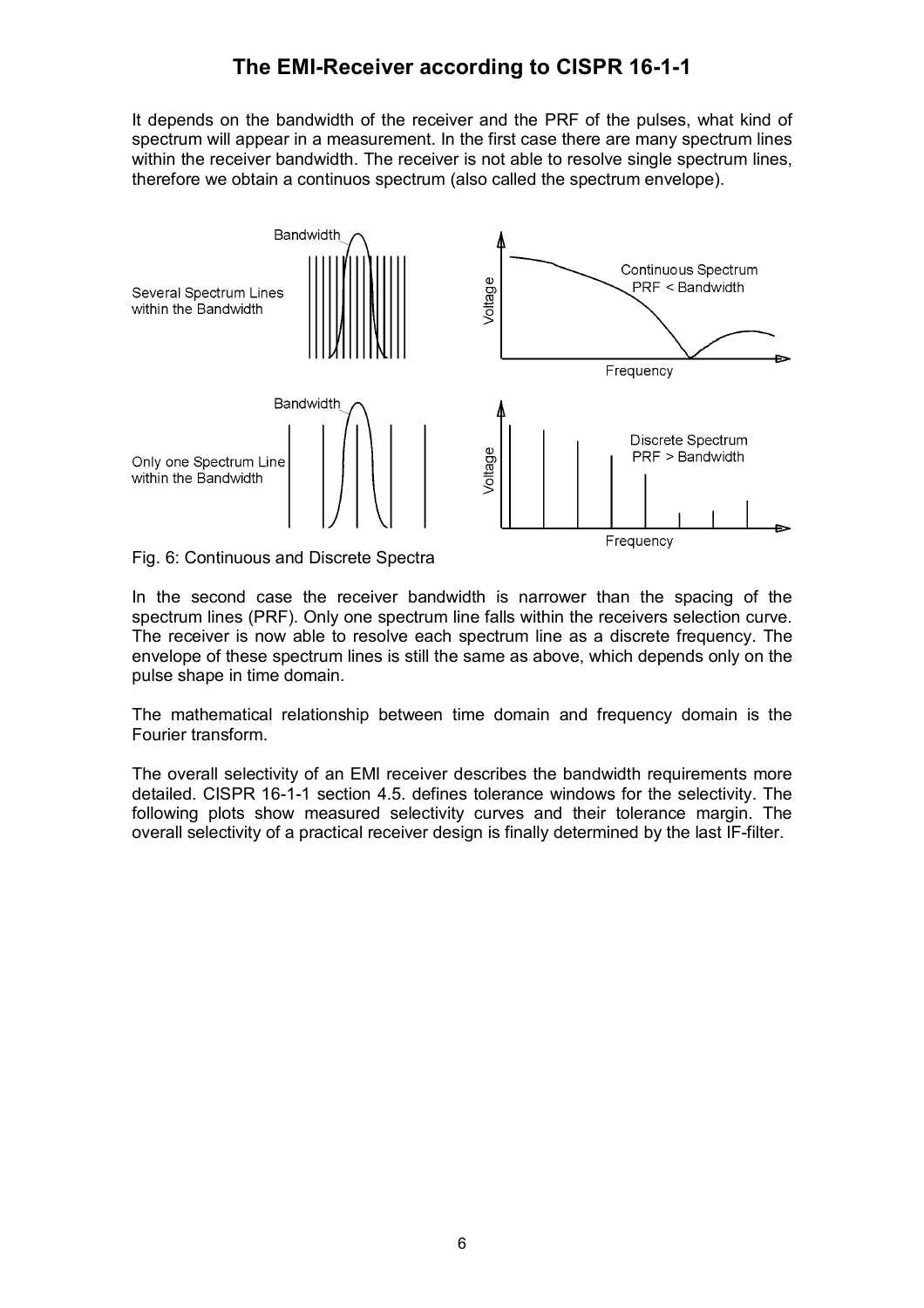### **Overall Selectivity of a CISPR 16-1-1 EMI-Receiver**



Fig. 7: Overall selectivity tolerance window and actual selectivity data in Band A



Fig. 8: Overall selectivity tolerance window and actual selectivity data in Band B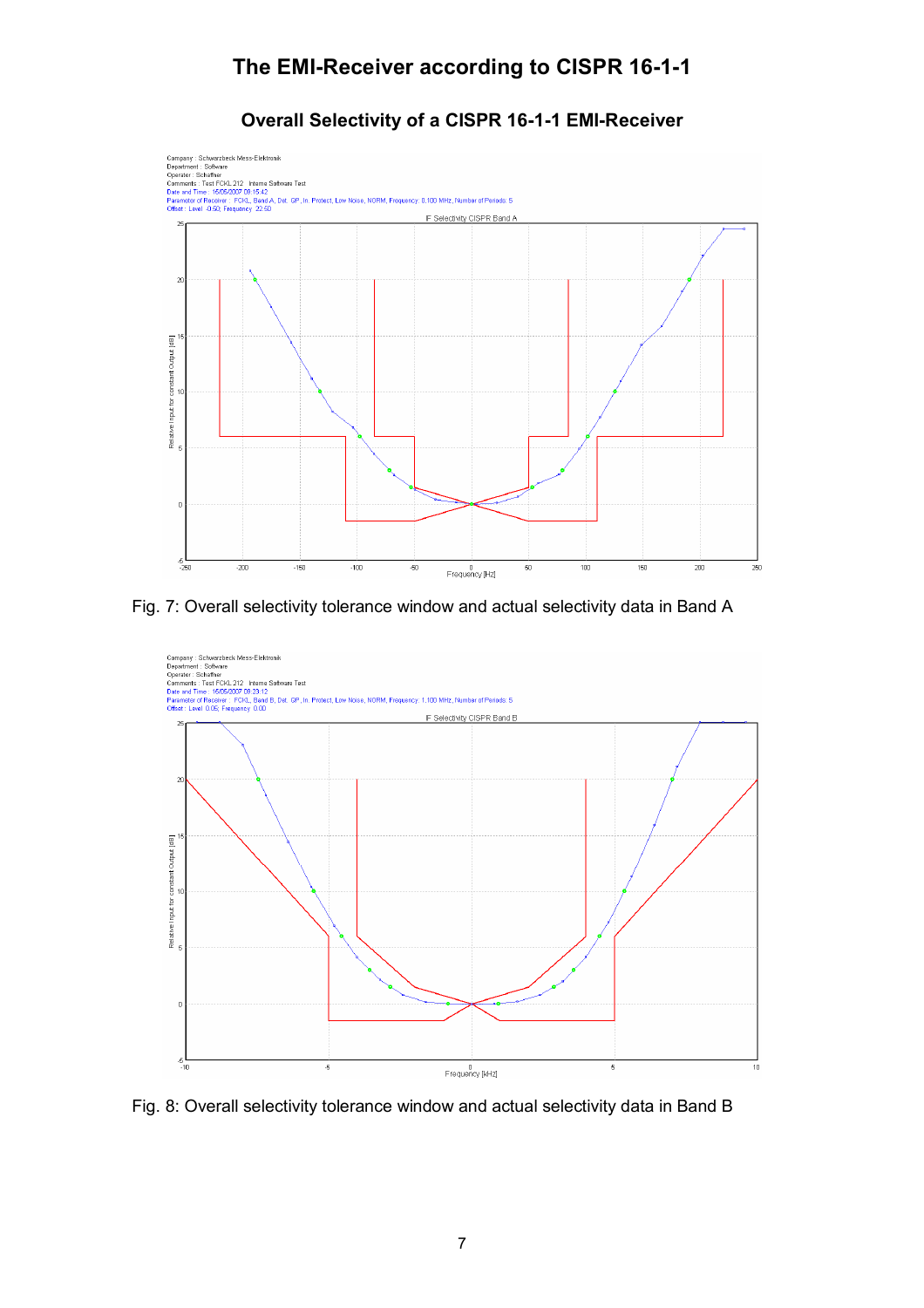



Fig. 9: Overall selectivity tolerance window and actual selectivity data in Band C/D



Fig. 10: Overall selectivity tolerance window in CISPR Band E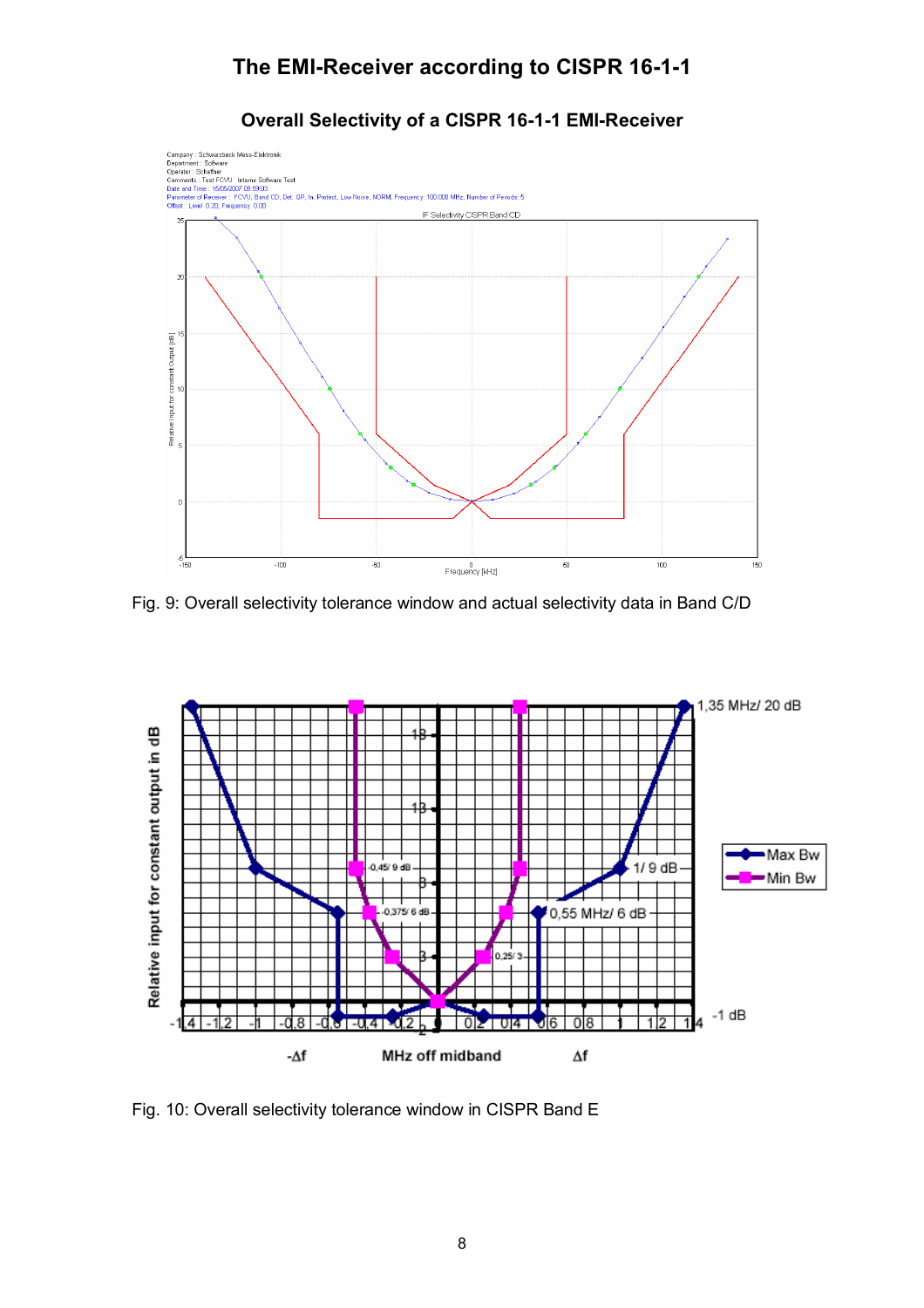### **Pulse forming by the bandpass characteristics of an EMI-Receiver**



Fig. 11: Pulses with equal area produce equal IF-pulses

A short pulse and a long pulse with identical area (voltage multiplied with duration) create the same pulse at the IF-output of an EMI-receiver. The short pulse with the higher voltage is demanding more dynamic range of the receiver stages to be indicated in a correct way. The shorter the pulse, the more critical the situation. The bandwidth of the receiver is responsible for the duration of the IF-pulse. The inverse of the IF-pulse duration is equal to the half of the receivers' 6 dB bandwidth. The frequency of the oscillations corresponds to the IF of the receiver. The IF-pulse is amplified and forwarded to the demodulator and detector circuitry. The following diagrams show the pulse response at the IF-output for the CISPR Bands A to D.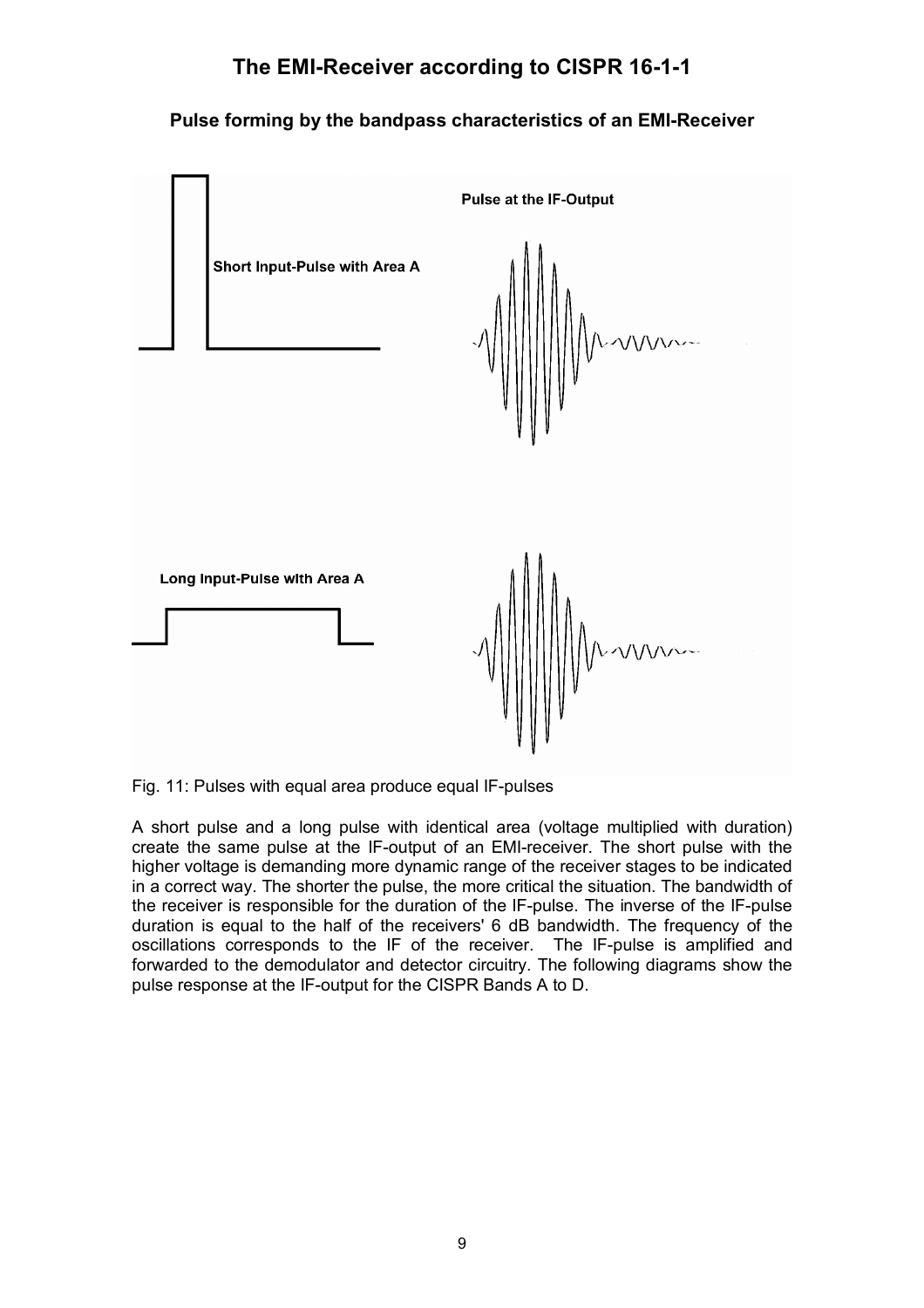

**Pulse Response at the IF-Output of a CISPR 16-1-1 EMI-Receiver**

Fig. 12-14: Pulse Response at the IF-Output for CISPR Bands A to D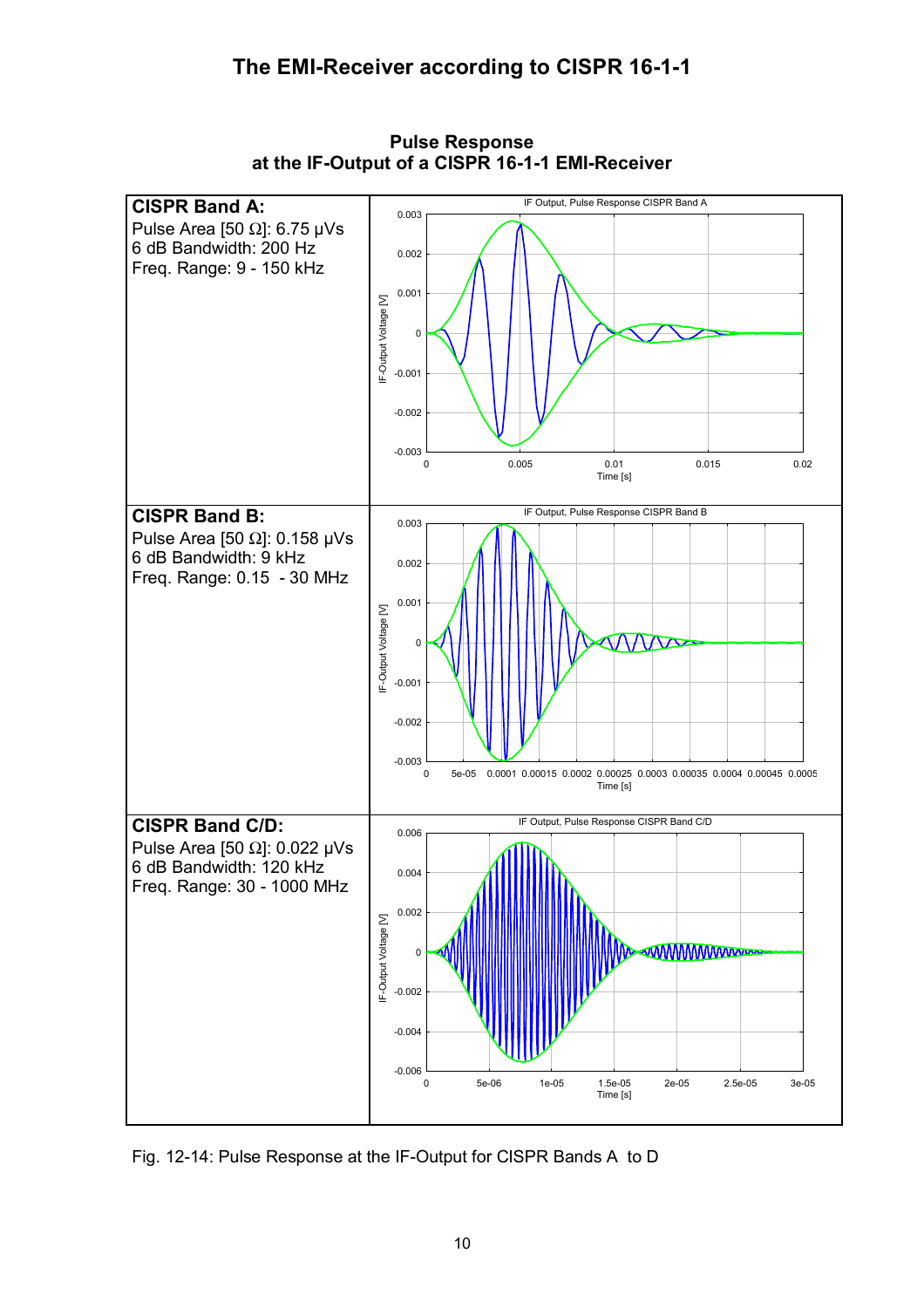A very important rule, applicable to all CISPR Bands is the following:

 $PK > QP > RMS > AV$  (valid for pulse signals)

The reason for this rule will be explained now:

#### **Demodulation**

The demodulator D has to rectify the oscillating IF-pulse. Depending on the detector in use, the rectified pulse charges a combination of resistor Rc and capacitor C, which represent the charging time constant. The combination of a further Resistor Rd and the Capacitor C forms the discharging time constant of the detector. After having passed the detector, the signal is amplified and indicated with a meter needle, which also comes with a (mechanical) time constant. The dynamic characteristics (response to repeated pulses) of the receiver is determined by these time constants. In case of modern computer controlled receivers the mechanical time constant of the meter needle is replaced by an electrical circuitry.



Fig. 15: Demodulator and detector circuit with display amplifier and meter

### **Peak Detector (PK)**

A peak indication can be achieved with an extremely short time constant for charging and a very long time constant for discharging. With this combination of time constants the detector is able to follow the signal immediately and to hold the value for a long time. Therefore the Peak detector is independent of the pulse repetition frequency (PRF).



Fig. 16: Repeated IF-pulses and demodulated voltage, PK and QP-weighted voltages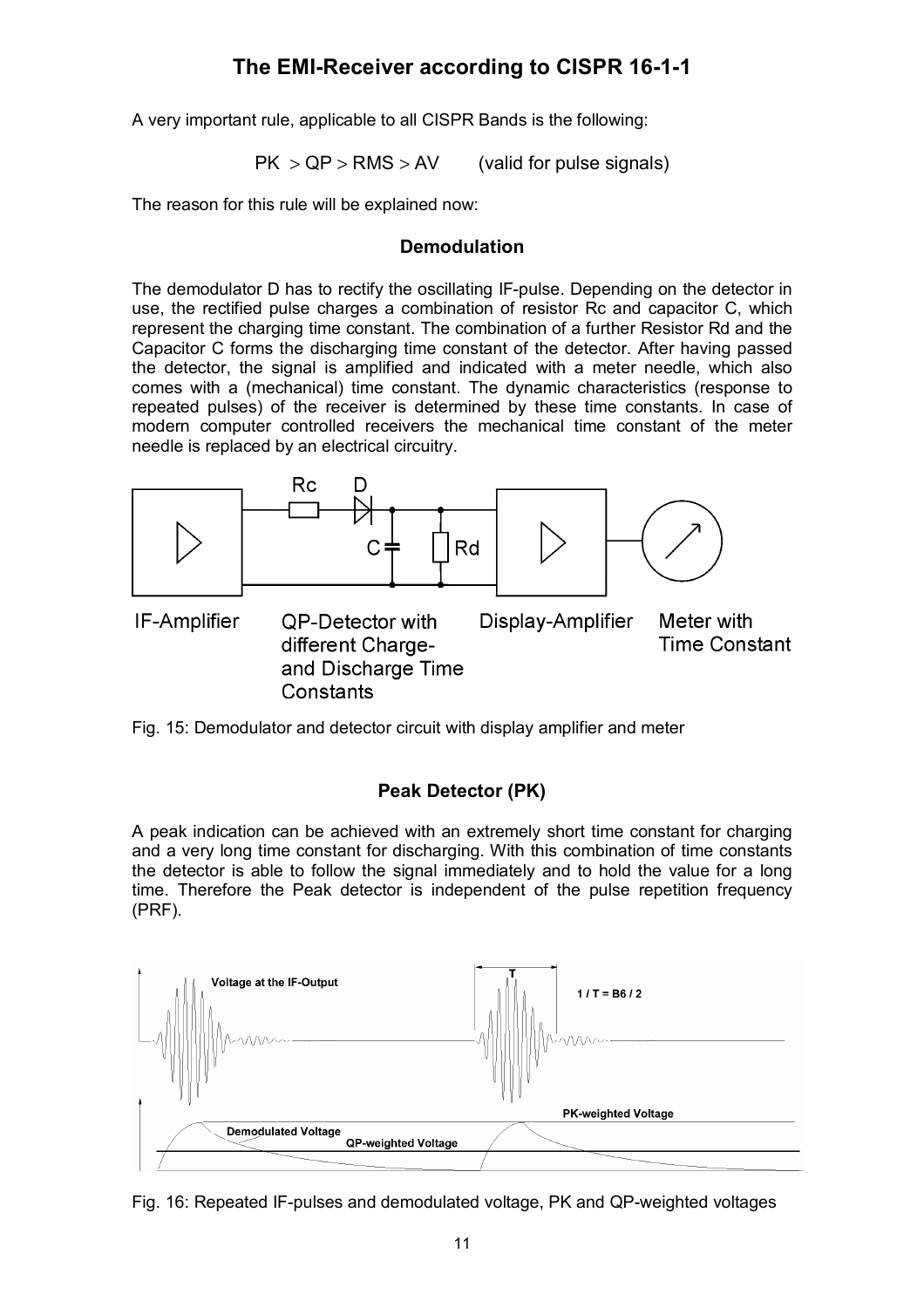#### **Quasipeak Detector (QP)**

The Quasipeak detector has a short charging time constant (1 ms in Bands B/C/D, 45 ms in Band A), which allows a fast charging, and a relatively long discharging time constant (500 ms in Band A, 160 ms in Band B and 550 ms in Band C/D). It is obvious that the PRF will have a significant influence on the QP-reading. The more pulses appearing within a certain time, the higher the QP-reading will be. The charge and discharge time constants and the meter time constants lead to the QP-Pulse weighting characteristics as described in CISPR 16-1-1 Table 3. The area of voltage and time of the standard pulse is defined in section 4.4.1. These pulses are repeated with 100 Hz repetition frequency (Band A: 25 Hz) and their RMS output value is compared with the output of a sine wave signal of 60 dBµV (1 mV). The maximum permissible deviation between QP-weighted pulse signal with 100 Hz PRF and the sine wave signal may be +/- 1.5 dB. The most critical situation is given in CISPR Band C/D: A calibration pulse with the required voltage time area of 0.022  $\mu$ Vs should have a flat spectrum envelope up to 1 GHz. This requires very short pulse durations in the order of less than 400 ps. A voltage of 55 V is then required to fulfill the pulse area condition. Therefore a QPreceiver must be able to handle the 55 V pulse and the 1 mV sine wave signal in the same configuration, which corresponds to a ratio of 95 dB! If the pulse repetition is reduced from 100 Hz to 1 Hz, the QP-pulse weighting curve gives a ratio of 28.5 dB less indication. In order to obtain a useful reading the RF-attenuator of the receiver must be reduced by approximately the same amount. The QP-receiver must be able to handle a dynamic range of more than 123 dB to achieve a correct indication of 1 Hz pulses and a sine wave signal which is indicated in the same way!

#### **RMS Detector (RMS)**

The RMS-detector is specified in CISPR 16-1-1 chapter 7. The RMS detector indicates proportional to the squareroot of the pulse repetion frequency. This corresponds to a RMS reading which increases by 10 dB when the PRF increases factor 10 (1 decade). It can also be expressed as an increase by 3 dB per octave (factor 2) of the PRF.

> $RMS \propto \text{SGRT(PRF)}$ RMS  $\approx$  10 dB / Decade of PRF RMS ∝ 3 dB / Octave of PRF

#### **Average Detector (AV)**

The AV-detectror is specified in CISPR 16-1-1 chapter 6. The AV-detector indicates proportional to the pulse repetion frequency. This can be expressed as an increase in AV-reading by 20 dB if the PRF increases by factor 10 (1 decade). It also corresponds to an increase by 6 dB if the PRF is doubled (octave).

> $AV \propto PRF$  $AV \propto 20$  dB / Decade of PRF  $AV \propto 6$  dB / Octave of PRF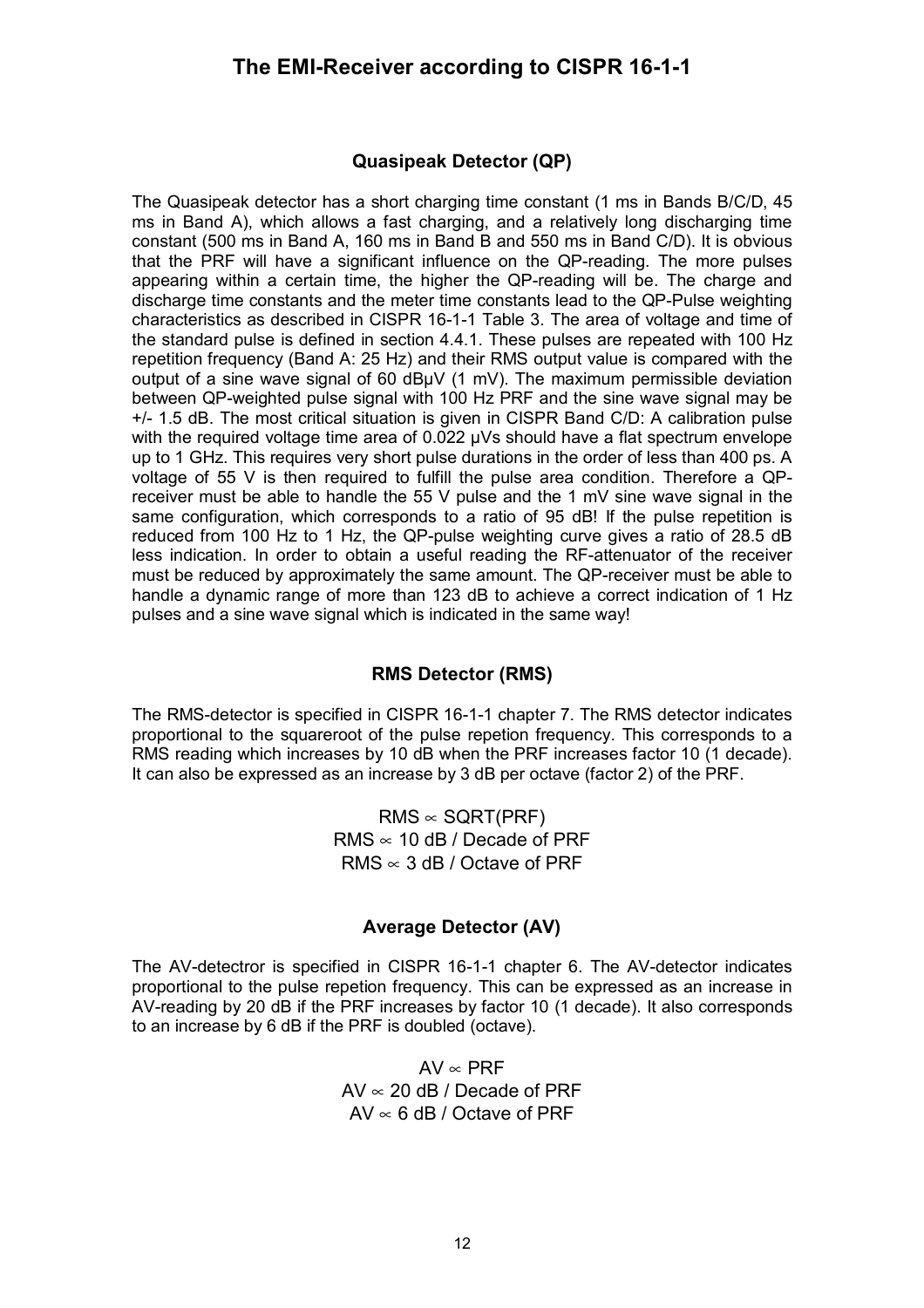### **The Detectors defined in CISPR and their Response to repeated Pulses**



Fig. 17: Pulse weighting of PK, QP, RMS and AV detectors in CISPR Band A



Fig. 18: Pulse weighting of PK, QP, RMS and AV detectors in CISPR Band B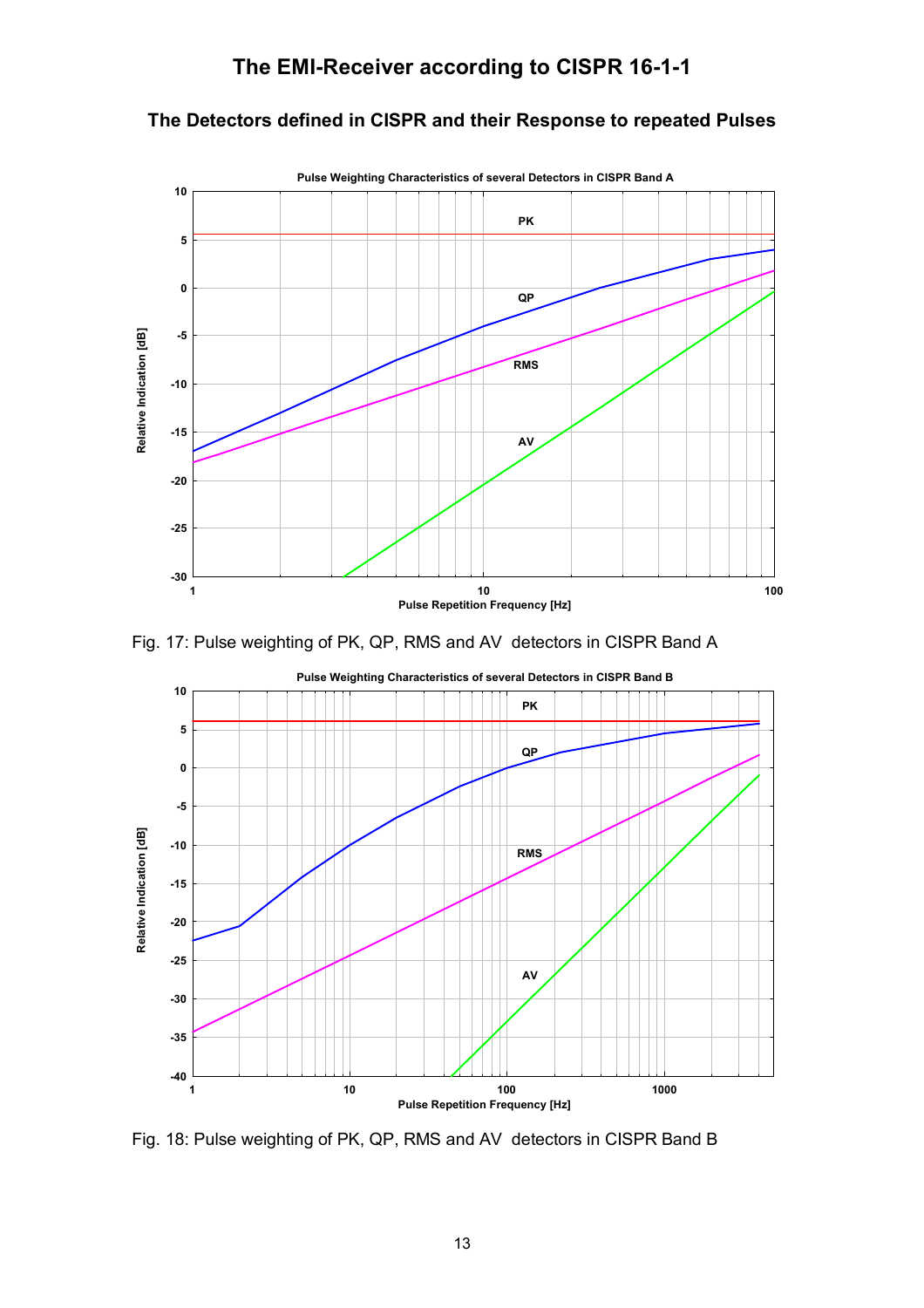

Fig. 19: Pulse weighting of PK, QP, RMS and AV detectors in CISPR Band C/D

### **Impedance Matching**

All recent EMI receivers are operating in the 50  $\Omega$  system. The receiver input impedance should be as close to 50  $\Omega$  as possible. Otherwise standing waves will lead to measurement results, which are depending on the lengths of coaxial cables in use. This unwanted effect of measurement errors caused by standing waves can be supressed best by combining two well matched ports. In some cases this is difficult to realize, e.g. with biconical antennas at low frequencies. Therefore at least one well matched port (the receiver input) is needed to minimize errors. If there is sufficient Signal to Noise Ratio available, a fixed pad at the unmatched port can help. CISPR 16- 1-1 requires a VSWR of less than 1.2 for RF-attenuation 10 dB or higher. Measurements with open inputs (0 dB RF-attenuation) for high sensitivity must fulfill a VSWR of less than 2 in CISPR Bands A to D. The frequency range above 1 GHz requires a VSWR better than 3 for the direct input and a VSWR better than 2 for 10 dB or more RF-attenuation.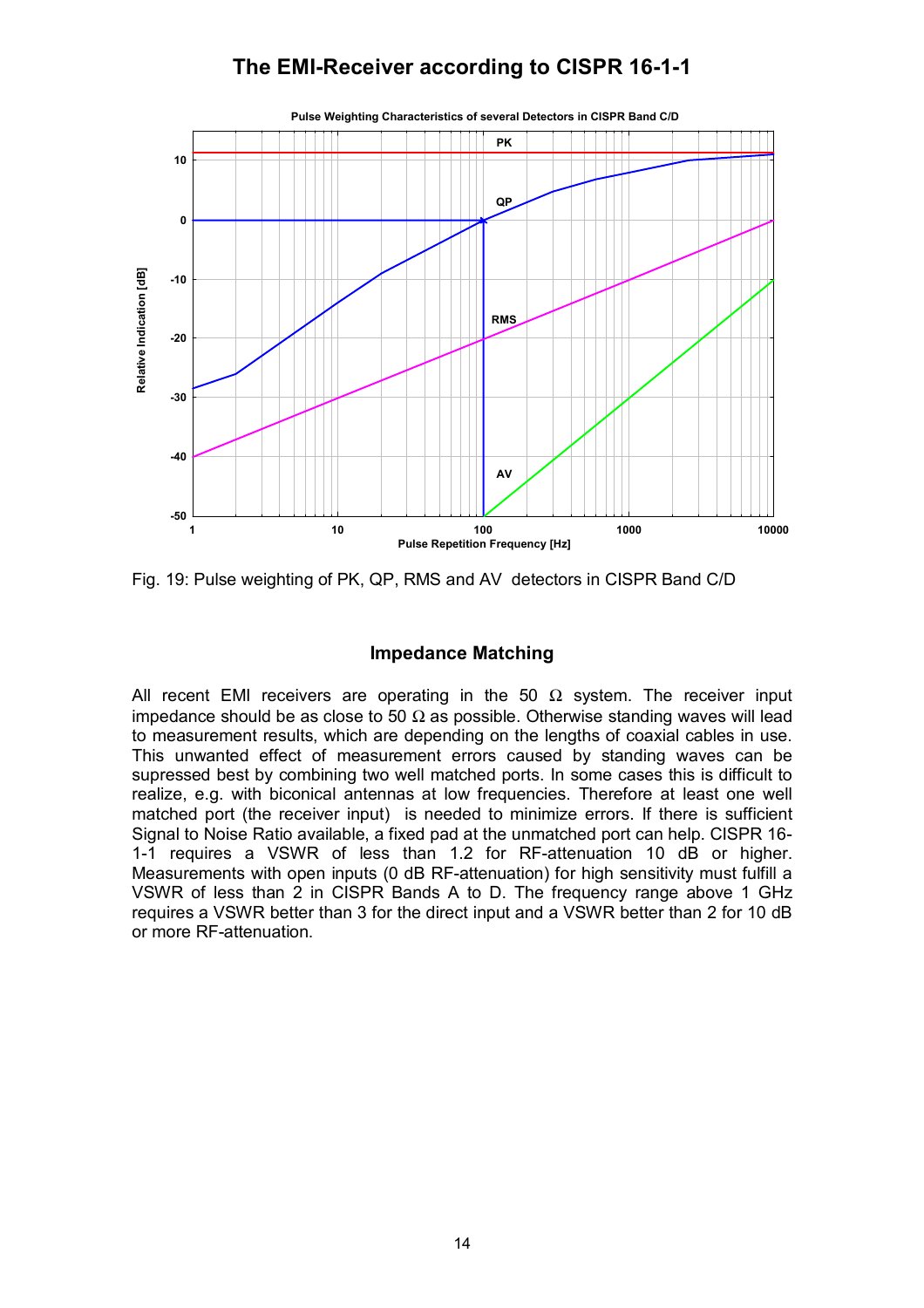# **An Overview about the most important Requirements of CISPR 16-1-1**

| <b>CISPR Band</b>              | A                   | B                                 | $\mathsf{C}$             | D                        | E              |
|--------------------------------|---------------------|-----------------------------------|--------------------------|--------------------------|----------------|
| Frequency                      | $9$ kHz -           | 150 kHz -                         | 30 MHz -                 | 300 MHz -                | 1 GHz -        |
| Range                          | 150 kHz             | 30 MHz                            | 300 MHz                  | 1000 MHz                 | 18 GHz         |
| Bandwidth B6                   | 200 Hz              | 9 kHz                             | 120 kHz                  | <b>120 kHz</b>           | 1 MHz          |
| QP Charge Time                 | 45 ms               | 1 <sub>ms</sub>                   | 1 <sub>ms</sub>          | 1 <sub>ms</sub>          | not defined    |
| Constant                       |                     |                                   |                          |                          |                |
| QP Discharge                   | $500$ ms            | $160$ ms                          | 550 ms                   | 550 ms                   | not defined    |
| <b>Time Constant</b>           |                     |                                   |                          |                          |                |
| <b>Meter Time</b>              | $160$ ms            | $160$ ms                          | $100$ ms                 | $100$ ms                 | not defined    |
| Constant                       |                     |                                   |                          |                          |                |
| <b>Overload Factor</b>         | 24 dB               | 30 dB                             | 43.5 dB                  | 43.5 dB                  |                |
| Pre-Detector                   |                     |                                   |                          |                          |                |
| <b>Overload Factor</b>         | 6 dB                | 12 dB                             | 6 dB                     | 6 dB                     |                |
| <b>DC-Amplifier</b>            |                     |                                   |                          |                          |                |
| Input VSWR                     | $\overline{2}$      | $\overline{2}$                    | $\overline{2}$           | $\overline{2}$           | $\overline{3}$ |
| (max. sensitivity)             |                     |                                   |                          |                          |                |
| Input VSWR                     | < 1.2               | < 1.2                             | < 1.2                    | < 1.2                    | $\overline{2}$ |
| (10 dB rf-                     |                     |                                   |                          |                          |                |
| attenuator)                    |                     |                                   |                          |                          |                |
| <b>Sine Wave</b>               | $< +/- 2$           | $< +/- 2$ dB                      | $< +/- 2$ dB             | $< +/- 2$ dB             | $< +/- 2.5$ dB |
| Accuracy                       | dB                  |                                   |                          |                          |                |
| Deviation Pulse /              | $< +/- 1.5$         | $< +/- 1.5$                       | $< +/- 1.5$ dB           | $< +/- 1.5$ dB           | not defined    |
| Sine Wave                      | dB                  | dB                                |                          |                          |                |
| <b>Nominal Pulse</b>           | 25 Hz               | $100$ Hz                          | $100$ Hz                 | 100 Hz                   | not defined    |
| Repetition                     |                     |                                   |                          |                          |                |
| Frequency<br><b>Pulse Area</b> | $6.75 \mu\text{Vs}$ | $0.158 \text{ \thinspace \mu Vs}$ | $0.022 \mu\text{Vs}$     | $0.022 \mu\text{Vs}$     | not defined    |
|                                |                     |                                   |                          |                          |                |
| across 50 $\Omega$ as          |                     |                                   |                          |                          |                |
| equivalent to 60               |                     |                                   |                          |                          |                |
| dBµV sine wave                 |                     |                                   |                          |                          |                |
| <b>Pulse Width</b>             | $\overline{263}$ ns | 6.18 ns                           | 380 ps                   | 380 ps                   | not defined    |
| <b>Pulse Amplitude</b>         | 27.6 V              | 26.0 V                            | 63.7 V                   | 63.7 V                   | not defined    |
| First Zero of                  | 3.81 MHz            | <b>166 MHz</b>                    | 2.65 GHz                 | 2.65 GHz                 | not defined    |
| Pulse-Spectrum                 |                     |                                   |                          |                          |                |
| Ratio QP-AV<br>Ratio QP-PK     | 12.4 dB             | 32.9 dB*<br>$-6.1$ dB             | $50.1 dB*$<br>$-11.4$ dB | $50.1 dB*$<br>$-11.4$ dB | not defined    |
|                                | $-5.6$ dB           |                                   |                          |                          | not defined    |
| Ratio QP-RMS                   | 4.2 dB              | 14.3 dB                           | 20.1 dB                  | 20.1 dB                  | not defined    |

\*theoretical ratios, usually AV-detection with low PRF (less than 100 Hz in Band B and 500 Hz in Band C/D) are critical in practical measurements.